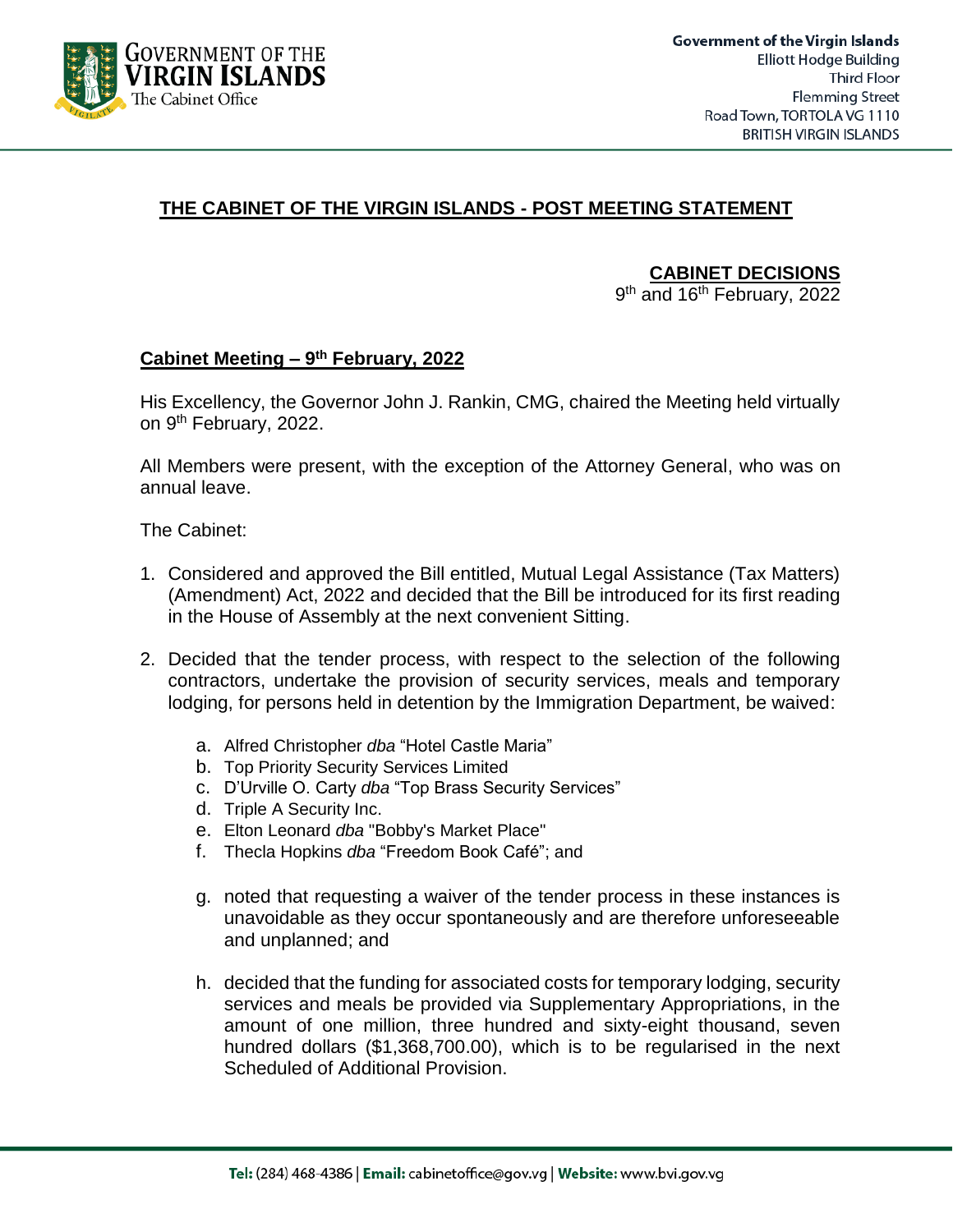- 3. Noted the main findings of the report COVID-19 HEAT Report Human and Economic Assessment of Impact - British Virgin Islands.
- 4. Approved two applications to use the seabed for the installation of mooring buoys in the following areas: Saba Rock (North Sound) by S.R.-R. Limited (formerly known as Saba Rock Resort Company Ltd.) and Mooney Bay Blue Ocean, Limited.
- 5. Reviewed and accepted the 2020 Annual Report for the Land Registry Department and decided that it be laid on the table in the House of Assembly at the next convenient Sitting.
- 6. Considered and approved the Bill entitled, Non-Profit Organisations Act, 2022 and decided that the Bill be introduced in the House of Assembly for its first reading at its next convenient Sitting.
- 7. Approved eight Non-Belonger Land Holding Licence applications.

\*\*\*\*\*\*\*\*\*\*\*\*\*\*\*\*\*\*\*\*\*\*\*\*\*

### **Cabinet Meeting – 16th February, 2022**

His Excellency, the Governor John J. Rankin, CMG, chaired the Meeting held virtually on 16<sup>th</sup> February, 2022.

All Members were present, with the exception of the Attorney General, who was on annual leave.

The Cabinet:

- 1. Approved the re-appointment of Mr. Jasen Fahie and Ms. Pearl Smith to serve as members on the BVI Electricity Corporation Board in accordance with Section 6(1) of the British Virgin Islands Electricity Corporation Ordinance (CAP 277), for a period of one (1) year with effect from  $23<sup>rd</sup>$  February, 2022 to  $22<sup>nd</sup>$ February, 2023.
- 2. Approved an amendment of the COVID-19 Economic Stimulus: Waiver of Stamp Duty on the Sale or Transfer of Property to Belongers on the instrument of sale or transfer to a first-time property owner for a period of not less than one (1) year; and
	- a. decided that the Ministry of Finance instruct the Attorney General's Chambers to amend the CAP 212 Stamp Duties Act and the Statutory Rates, Fees and Charges Act, 2005, as appropriate, and draft the requisite Resolution; and